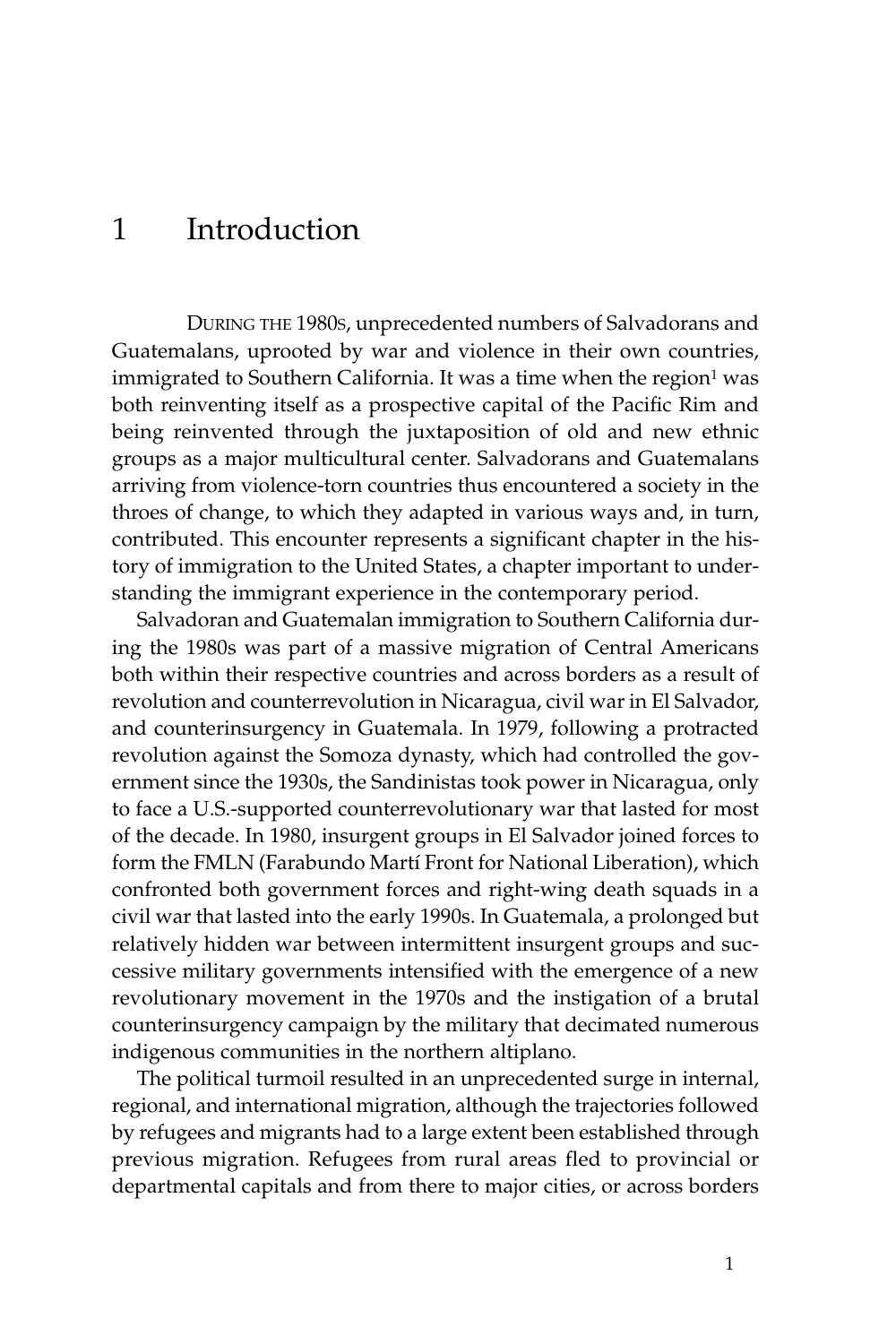into neighboring countries: Nicaraguans into Costa Rica or Honduras, Salvadorans into Honduras, Guatemalans into Mexico. Significant numbers made their way to the United States, and for Guatemalans and Salvadorans, California, particularly the Los Angeles area, was a major destination (Fagen 1988; Aguayo and Fagen 1988).

Central Americans had been coming in small numbers to the Los Angeles area for several decades, but, according to the 1970 census, the foreign-born Central American population was still relatively small, 22,400, and Salvadorans and Guatemalans combined were only 37 percent of the total.2 The number of Central Americans coming to the region grew rapidly during the 1970s, and there was a dramatic shift in countries of origin: by 1980 the Salvadoran and Guatemalan populations together constituted over two-thirds of the total Central American population in the area, which totaled 125,200. With the added impetus of political turmoil in their countries of origin, the population of Guatemalans and Salvadorans increased over four times during the 1980s. By 1990 they represented 80 percent of the Central American population in the Los Angeles region, now totaling 456,146, and 59 percent of the Guatemalans and 53 percent of the Salvadorans in the country (Sabagh and Bozorgmehr 1996, 95; U.S. Bureau of the Census 1993, 14, 20).3

Although Mexico continues to be the major source of immigration to the United States and Southern California, Salvadoran and Guatemalan immigrants have been recognized as among the significant new Latino groups (Tomás Rivera Policy Institute/NALEO, 1997a). They differ from many other immigrant groups, however, in that they are neither strictly economic migrants nor accepted as refugees, but have the characteristics of both. Although many fled political persecution or, more generally, conditions resulting from war and civil unrest, their applications for asylum were routinely denied during the 1980s, and they lacked access to refugee assistance available to such groups as the Cubans and the Vietnamese. At the same time, in contrast to labor migrants from Mexico and other countries, Guatemalans and Salvadorans often carry the psychological scars resulting from war and persecution while confronting the social and economic challenges common to all new immigrant groups.

Central Americans who left political upheaval in their respective countries of origin in the 1980s to come to Southern California found a region that was itself undergoing significant change. Among the factors fueling economic growth was the expansion of high-tech industries,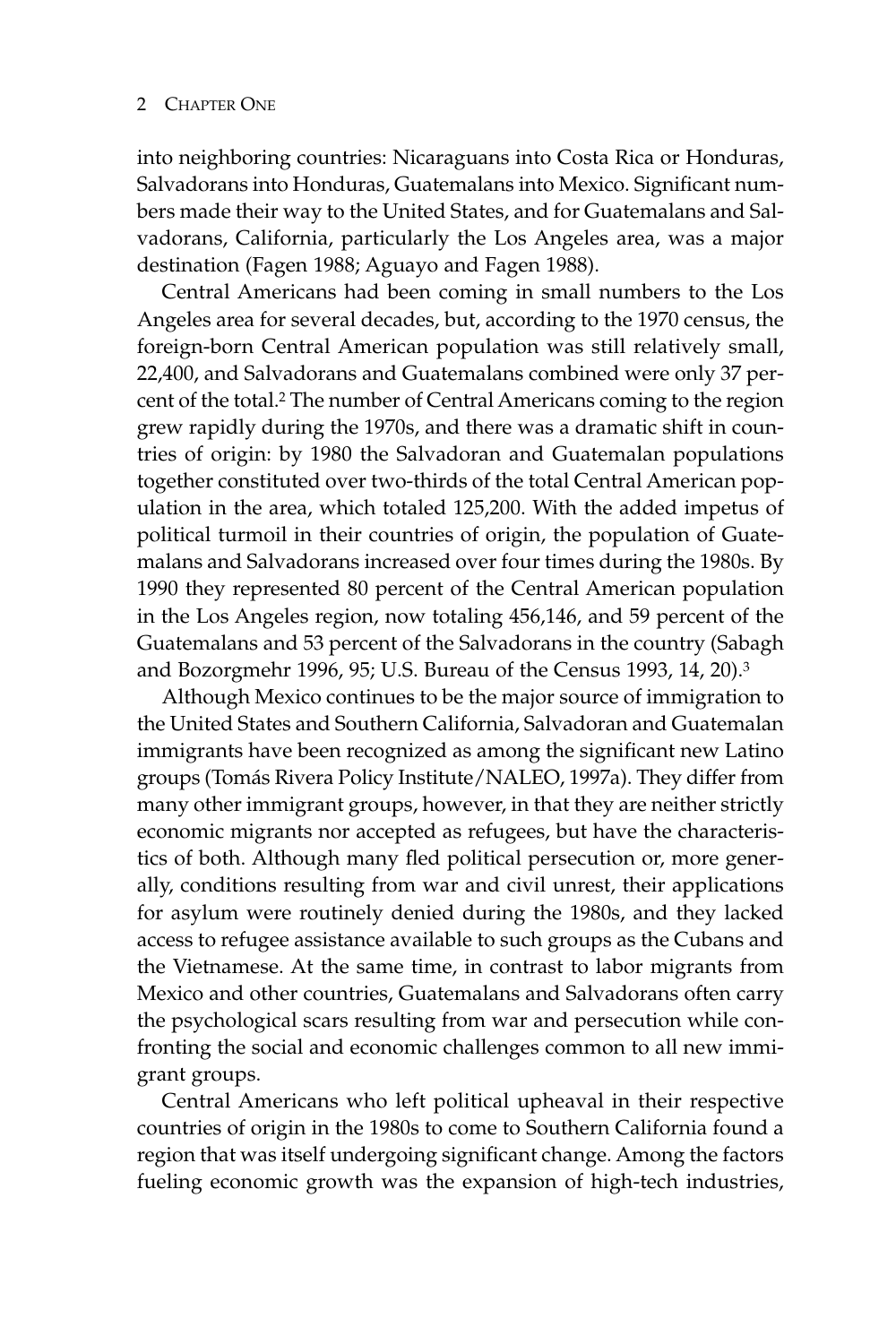particularly aerospace and information-linked industries, as well as the growth of traditional low-wage industries such as garment and furniture manufacturing, increased construction (and, in the 1980s, real estate speculation), and foreign trade, notably with Pacific Rim countries, with a related increase in services such as finance and shipping.4

During the 1970s and 1980s the region also experienced significant demographic and cultural change. Salvadorans and Guatemalans were part of a broader influx of immigrants, particularly from Latin America and Asia, and new ethnic neighborhoods, such as Koreatown and Little Saigon, were added to existing ethnic concentrations such as Chinatown, Little Tokyo, and East Los Angeles. In the 1980s, ethnic groups that had been segregated in specific neighborhoods expanded into other areas of the city. Areas such as East Los Angeles, which had been fourth- or fifthgeneration Mexican American, became first- or second-generation immigrant, and interethnic relations, which had largely been defined in terms of black-white or Anglo-Latino relations, expanded to include Chinese-Latino relations in Monterey Park, Latino–African-American relations in South Central, and Central American–Korean relations in Pico Union and Koreatown. With the influx of new immigrants and white flight to the suburbs, minority groups became "the new majority" in the city of Los Angeles, and Latino children constituted 63 percent of the population in Los Angeles public schools (Moore and Vigil 1993; Sabagh and Bozorgmehr 1996, 97–98).

The experience of Salvadorans and Guatemalans in Los Angeles can be described as an encounter between a relatively new and in certain respects unique group of immigrants and a metropolitan region undergoing a dramatic economic, demographic, and cultural transformation. It is the dynamic of this encounter that our study will explore. The purpose is to understand both the context of migration and how it shapes the experience of Guatemalan and Salvadoran migrants, and the ways in which these migrants in turn have shaped conditions in their old and new environments.

A better understanding of this dynamic can also contribute to ongoing efforts to reconceptualize the migration experience. Traditional studies of migration often focus on issues such as whether international migration occurs because of structural conditions in the country of origin or receiving country or as a result of decisions made by individual immigrants, whether immigrants become assimilated or are marginalized in the receiving country, and whether their relative success can be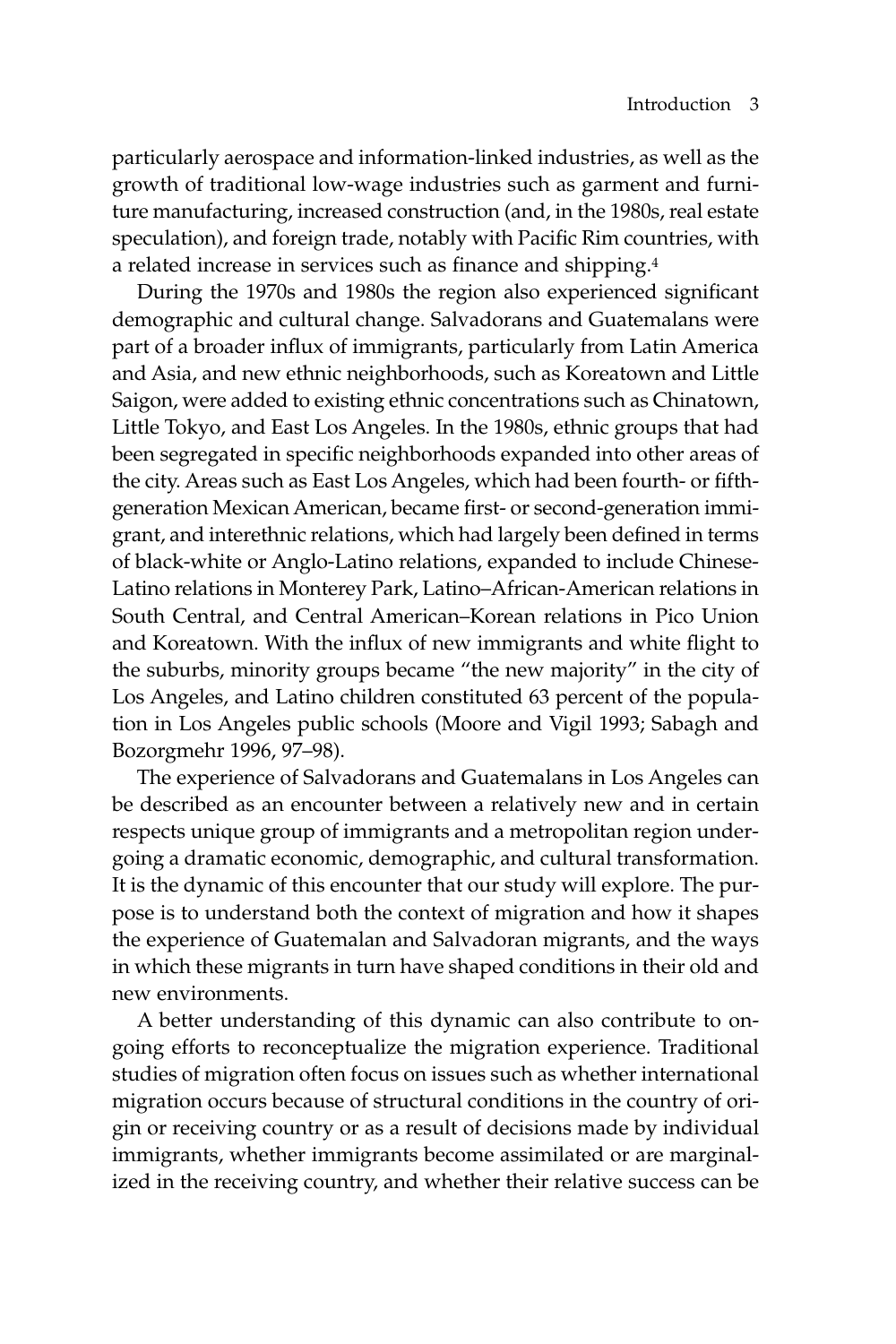attributed to the "human capital" they bring with them—their education, skills, and experience—or to the context into which they are incorporated. Although such studies provide valuable information and insights, particularly by identifying significant factors in the migrant experience with greater precision, their focus on monocausal and unidirectional explanations, or on narrow criteria for determining effects and causes, fails to capture the complexity of the migrant experience.

In analyzing the experience of relatively new immigrant groups in a rapidly changing environment, our goal is not to arrive at precise conclusions regarding specific facets of their experience, but to capture its complexity. We are concerned with the ways in which Salvadorans and Guatemalans, shaped by conditions and experiences in their home countries, cope with the challenges of migration and of living in Los Angeles—finding jobs and housing, dealing with the problems of deteriorating neighborhoods, adjusting to urban life, attempting to build communities that can protect their rights and interests and promote their collective well-being—while attempting to maintain ties with families and communities in their countries of origin. Our challenge is to capture this complexity and diversity and at the same time discover the underlying patterns in the experiences of Central American immigrants.

### THEORETICAL AND METHODOLOGICAL FRAMEWORK

Explanations for migration, particularly international migration, generally divide into those that focus on the decisions of individual immigrants, families, or households and those that focus on structural causes, such as socioeconomic conditions in the country of origin and the receiving country, or conditions linking the two.<sup>5</sup> However, as many analyses of migration recognize, the process of migration is a multidimensional experience involving the decisions and actions of individuals, households, and groups (both migrant and nonmigrant) within specific structural contexts that may influence and constrain these decisions and actions but do not determine them (Gold 1997).

Structural explanations tend to focus on these contextual constraints and influences. Often drawing on theories of class, dependency, or world systems analysis, they link migration to the growth of capitalism in core or more advanced capitalist countries and its penetration into peripheral or less developed regions. Colonization, labor recruitment,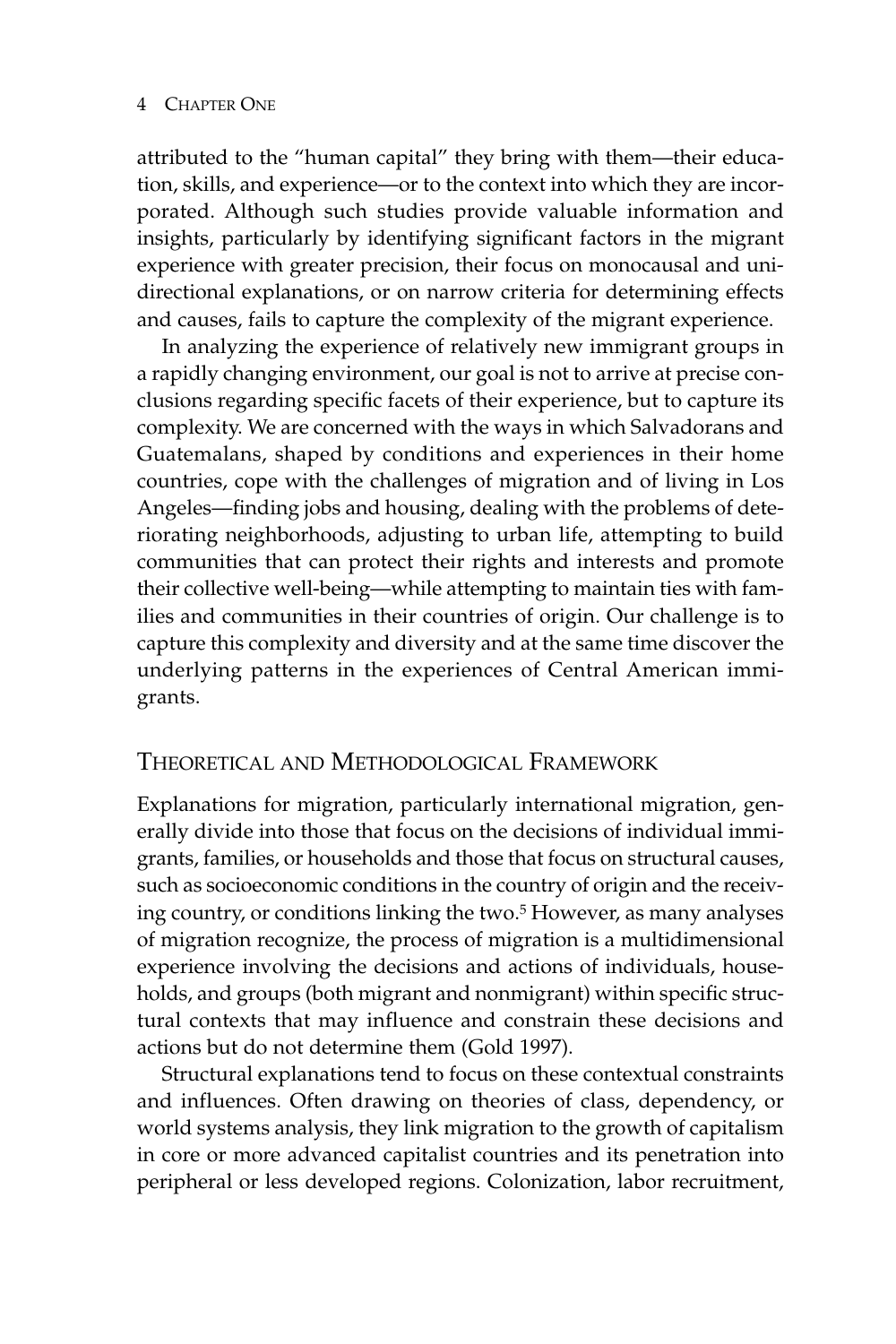and various forms of investment in peripheral areas may disrupt existing patterns and displace workers, peasants, or small farmers, who are then forced to move to other areas or across borders. Geopolitical penetration (such as through military support for government or opposition forces), which often parallels economic expansion, may also result in displacement and migration. Over the long term, these asymmetric relations may result in international migration from the peripheral area to the core, which would explain such trajectories as Algerians migrating to France, Indians migrating to England, and Dominicans and Mexicans migrating to the United States (Cornelius 1980; Cheng and Bonacich 1984; Gold 1992; Richmond 1986; Sassen 1988; Zolberg 1981; Zolberg et al. 1986).

Over the past few decades these processes have accelerated as a result of global economic restructuring, resulting in the international dispersal of production as core country corporations have sought cheap labor or market proximity through subcontracting, establishing assembly plants, or moving entire production processes abroad.6 This dispersal has been facilitated by developments in communications and transportation, and by global financial services. Economic globalization has accelerated the integration of the world economy while at the same time reinforcing processes of dislocation in affected countries, both core and peripheral (Basch et al. 1994; Castles and Miller 1998; Mittelman 1996; Sassen 1988).

Although dislocations resulting from the erosion of traditional economies and lifestyles constitute a factor in emigration from peripheral regions, changes resulting from global economic restructuring also produce areas of attraction for new immigrants in core areas. Deindustrialization and reindustrialization have led to a decline in midlevel manufacturing and management jobs—those with job security, relatively high pay, and good benefits—and a corresponding emergence of the "hourglass economy," characterized by the growth of both high-skill jobs in growing technological industries and in services such as finance, insurance, and real estate, and low-skill, low-income jobs in services and subcontracted manufacturing sectors such as the garment and electronics industries (Bonacich et al. 1994; Sassen 1988; Soja et al. 1983).

This highly differentiated but interdependent labor force often comes together in major metropolitan centers, particularly "global cities" centers of capitalist production, technological development, and finance, which also draw on workers for low-income jobs in restaurants and hotels, building maintenance, child care, and house cleaning (Sassen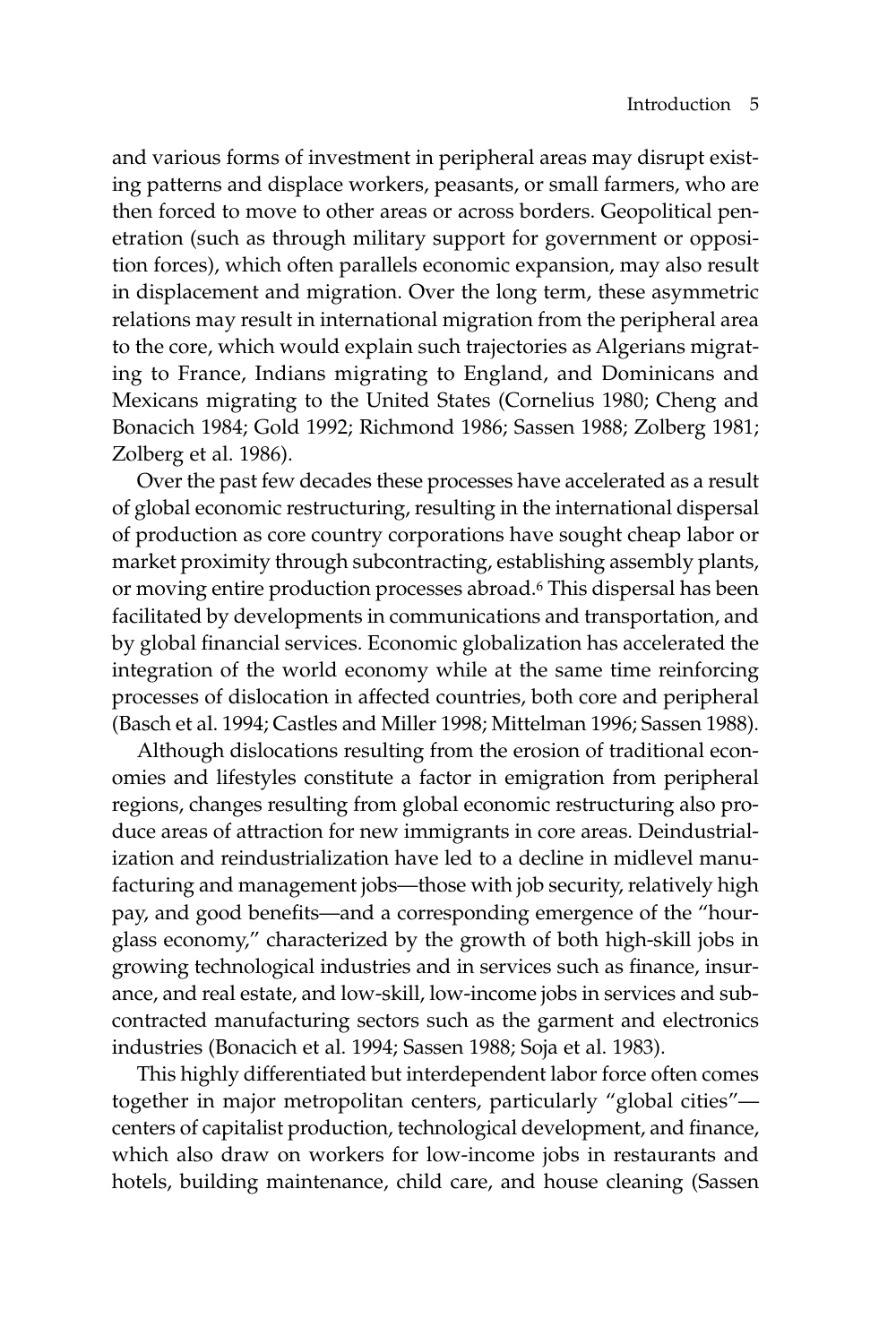1991, 1996). In addition, the dissemination of Western culture through movies, television, and other media to even the most remote regions of the world has provided images of alternative lifestyles, however unrealistic (Smith 1994).7 These global economic and cultural processes have thus constituted "push" and "pull" factors in the growth of international migration, prompting the migration of both highly educated and low-skill (in many cases, undocumented) workers.8

Structural conditions and changes constitute a powerful explanation of the context within which migration decisions are made. In cases of forced or "involuntary" migration, external conditions are compelling: refugees may have no choice but to leave if they are to survive, and they may have limited choice in terms of their destination. For other migrants, however, structural conditions create a framework of constraints and opportunities within which they may choose to leave or not, and may choose where to go. Furthermore, the migrant acts in a context that includes not only structural constraints and opportunities but also other, nonmigrant actors. Migration is often part of a household's economic or survival strategy: the migrant's journey may be financed by other family or community members; the journey may require the assistance of other individuals or institutions; and the immigrant may depend on relatives or other contacts for housing, jobs, or other assistance at the point of destination (Massey et al. 1987; Weyland 1993).

These relations among migrants and between migrants and nonmigrants help to explain why migration continues even when the structural conditions that initially gave rise to migration no longer hold (Bach 1985; Kearney 1986). Once immigrants become relatively established in the host country, they are often in a position to facilitate the migration of other family members, friends, or neighbors through job contacts or financial assistance. These networks ease the adjustment of the immigrant to the receiving society and may become the basis for ethnic communities (Gurak and Caces 1992). By lowering the risks of migration, networks facilitate further migration, which is also encouraged by demonstration effects when remittances sent by migrants to family members at home enable them to improve their standard of living relative to that of their neighbors. Long-term migration may also result in the establishment of institutions that perpetuate the process, such as a black market to smuggle immigrants into countries where restrictions against border crossing are enforced, as well as institutions to respond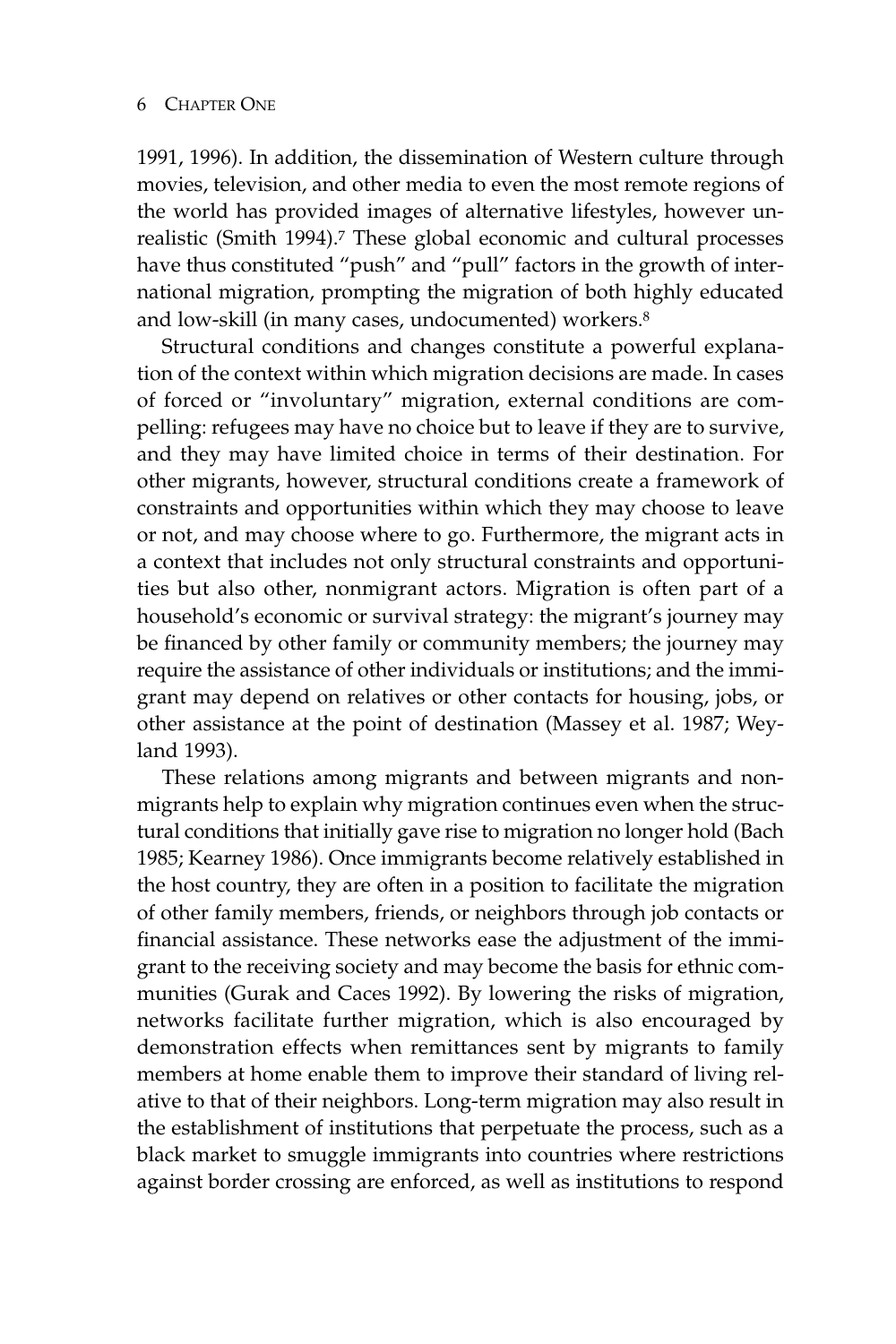to the needs of immigrants or defend their rights when these are threatened (Massey et al. 1993).

In addition to efforts to explain why people migrate, a substantial literature has developed to explain what happens to migrants once they arrive. Why do some immigrants experience economic mobility and success while others become permanently relegated to low-income jobs? To what extent do they assimilate, learning the language of the host country, adopting its social norms and cultural values, and incorporating themselves into its economic institutions and political processes? How do they negotiate the different and often conflicting expectations, loyalties, and values of their home and host societies?

Studies of immigrant assimilation and success generally focus on socioeconomic assimilation as measured by level of income, type of employment, income and job mobility, and in some cases intermarriage, access to services, or neighborhood location (see Waldinger and Bozorgmehr 1996; Suarez-Orozco 1998). The literature on economic assimilation has again led to a debate over individual versus structural factors. Analysts emphasizing the former relate successful incorporation to the characteristics of the individual immigrant, such as level of education, technical skills, and previous work experience. Others argue that whereas individual characteristics (which may themselves be the result of class and gender structures in the country of origin) might explain the economic incorporation of highly skilled immigrants, they do not necessarily explain the differential occupational options of immigrants whose socioeconomic qualifications are similar to those of each other or of groups within the U.S.-born population. Instead, they look at the context of reception of different groups, including the structure of the labor market, government policies, mainstream attitudes, and the characteristics of the ethnic community (Portes 1995; Portes and Rumbaut 1996). These conditions interact with the characteristics of individual immigrants to determine the mode of incorporation.

Analyses of labor markets have traditionally differentiated between the core or primary market, generally in the corporate sector, which is characterized by relatively permanent jobs with medium to high wages and substantial benefits, and the peripheral or secondary market, which is characterized by relatively unstable jobs with low wages and few or no benefits (Piore 1979; Lamphere, Stepick, and Grenier 1994). New immigrants are disproportionately recruited into the latter, a situation that is facilitated when they are undocumented.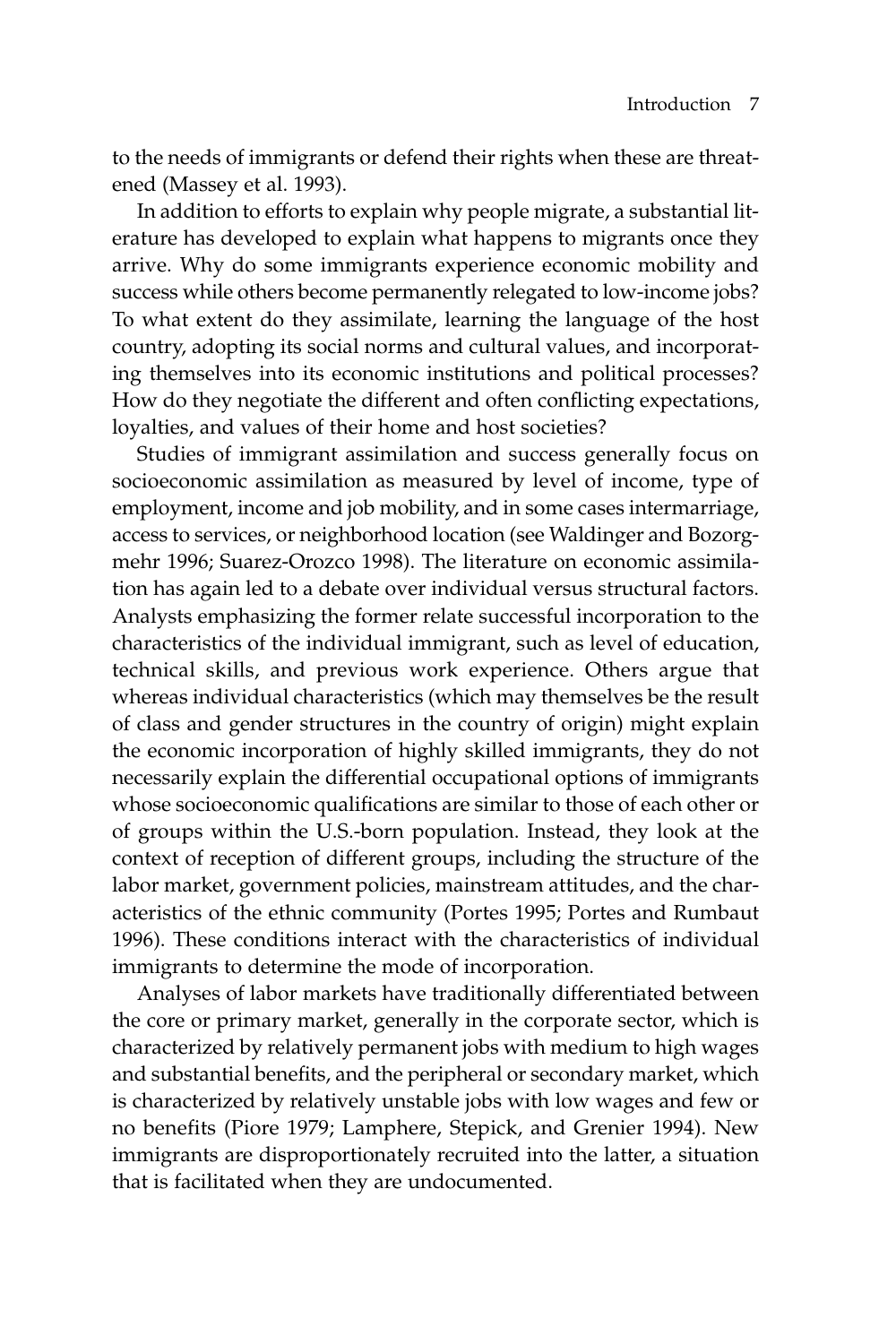As an alternative, some immigrants turn to entrepreneurship, opening small businesses that fill a niche in the dominant economy or target the immigrant/ethnic market (Waldinger et al. 1990, 19–21). The latter may eventually become ethnic enclaves, in which businesses geared to the ethnic market recruit successive cohorts of immigrants as a labor force and draw on other ethnic businesses for suppliers, thus forming an integrated ethnic economy. Over time, workers in these enterprises may form their own businesses, recruiting successive generations of immigrants who work for them and follow similar patterns of mobility within the enclave (Portes and Rumbaut 1996).

Just as processes of economic globalization have led to an intensification of the migration process, they also affect the process of incorporation of migrants in the host country. One of the most significant changes has been the shift to an "hourglass" economy, with jobs concentrated at the top and bottom and little possibility for mobility. This situation distinguishes the opportunity structure of current immigrant populations from the opportunity structure of immigrant populations of the early twentieth century, who over time were able to move into stable working-class or middle-class jobs (Massey 1995; Sassen 1988).

Immigrant incorporation may also be affected by the official reception given different groups of immigrants in the host country according to whether they are undocumented or have legal status or are considered refugees, which entitles them to certain benefits not available to "economic" immigrants. Thus, Cubans differ from Mexican immigrants not just because of their incorporation into ethnic enclaves rather than the secondary labor market. They also differ because they were received as refugees, in contrast to Mexicans, who were economic immigrants and often undocumented as well (Portes and Bach 1985; Pedraza-Bailey 1985). Immigration policy is affected by domestic and foreign policy concerns, and refugee status is frequently granted on political grounds rather than on the basis of need (Zolberg, Surke, and Aguayo 1986; Schoultz 1992).

Historically, immigrants have also confronted discrimination by mainstream society, which is aggravated by racism in the case of non-European immigrants. Economic conditions also affect receptivity toward immigrants, who often become scapegoats in periods of economic recession or depression. Pressure from anti-immigrant groups is also a factor in anti-immigrant legislation at both the local level (in the form of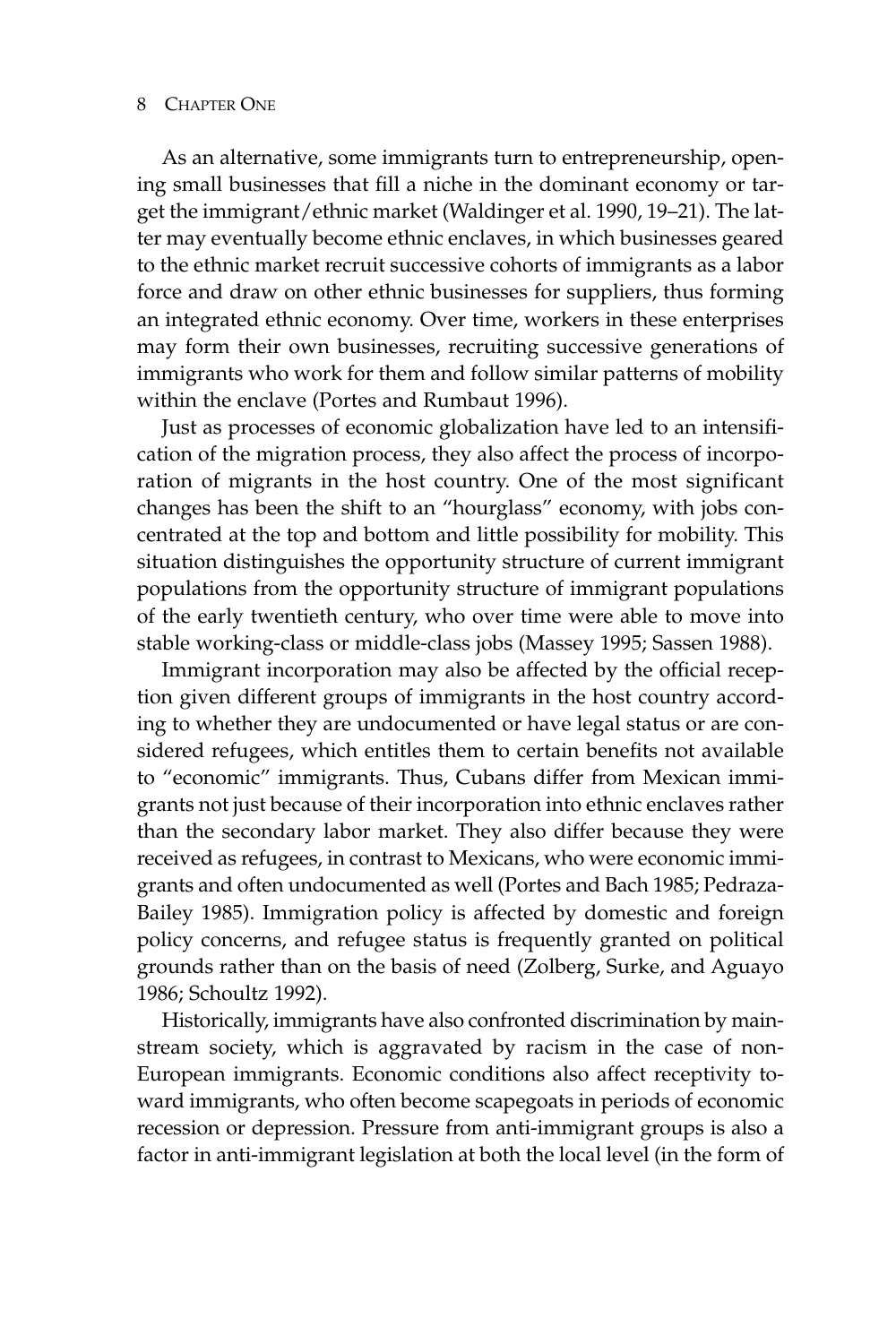discriminatory housing ordinances, for example) and the national level. Societal attitudes thus affect incorporation both directly and indirectly, and may result in "segmented assimilation" into an underclass (Alba 1998; Castles and Miller 1998; Portes and Grosfoguel 1994).

The existence of an ethnic community both simplifies and complicates the process of incorporation. Ethnic social networks facilitate new immigrants' "learning the ropes" and, by providing the immigrant with a culturally familiar context, ease the problem of adjusting to an unfamiliar environment. But the ethnic community can delay or impede incorporation into the mainstream society, and social networks based exclusively on ethnic communities can limit the prospects and opportunities of immigrants—by channeling them into dead-end jobs, for example (Gurak and Caces 1992; Hagan 1994; Portes 1995).

The term assimilation has been rejected by some critics as implying a one-sided process whereby the immigrant sheds the characteristics of his or her country of origin and takes on those of the host society. They argue that the experience of immigrants in the host society is instead shaped through the continual interaction between the cultural and social patterns immigrants bring with them from the sending society and their mode of incorporation into the receiving society. Incorporation into the mainstream economy may coexist with identification with one's home country or cultural integration into an ethnic community (Castles and Miller 1998; Levitt 1999). Studies focusing on culture, ethnicity, and identity draw on models of cultural pluralism or concepts of cultural bifocality rather than the "melting pot" or assimilation or acculturation to explain immigrant experience in host societies. Many of these studies focus on the dynamic role of immigants in constituting their own indentities and communities (Gutiérrez 1995, 1996; Sánchez 1993).

Writing in the early part of the twentieth century, Thomas and Znaniecki (1920) pointed out that Polish immigrants to the United States were characterized by neither rapid assimilation nor total identification with Poland, but by the formation of a Polish-American community, with elements from each forming a unique combination. Studies of Mexican Americans have suggested that the creation of a distinct Mexican-American culture is (1) the effect of contradictory pressures to assimilate into U.S. society, on the one hand, and to retain a Mexican identity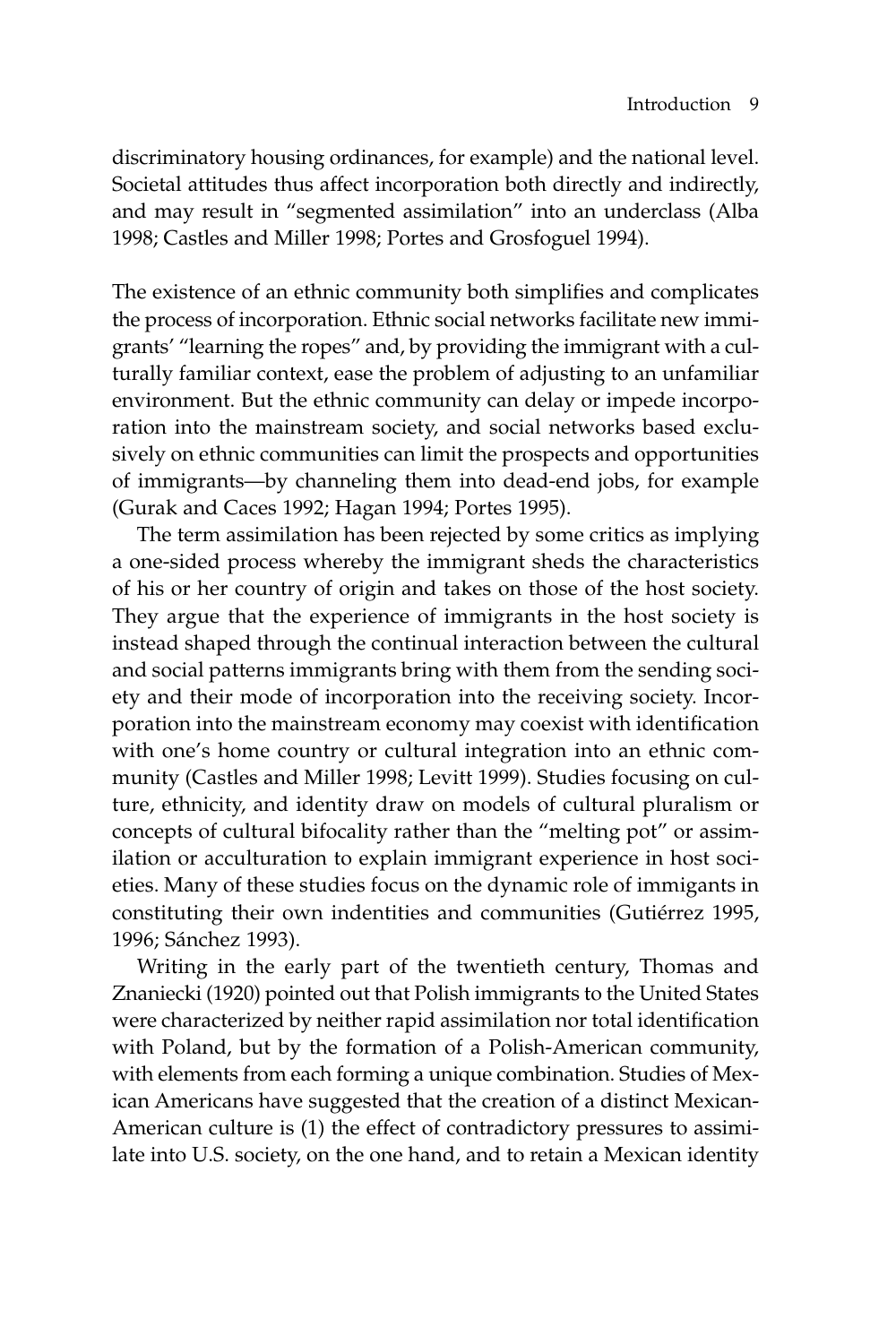and nationality on the other, and (2) a constructive response to the discrimination experienced by Mexicans (as well as other non-European immigrants) in the United States (Sanchez 1993, 10–14).<sup>9</sup> Thus the emergence of a distinct ethnic community is both reactive and creative.

The assimilation approach has also been challenged by the literature on transnationalism, defined as processes by which international migrants, through their daily life and political, social, and economic relations, forge and sustain social fields linking societies of origin and settlement—implying a two-way flow of people, ideas, and cultural symbols (Basch et al. 1994; Guarnizo 1996). Although relations between societies of origin and societies of settlement are not new, they have intensified as a result of easier and faster transportation and communications, the growing economic significance of migrant remittances to their home countries, and greater recognition by sending states of international migrants as a resource and a constituency (Glick Schiller et al. 1995; Goldring 1998; Levitt 1998).

Transnationalism may create new options for migrants, enabling them to maintain two distinct but linked identities and lifestyles: with money earned as laborers in the receiving country, migrants can raise their class or social status in their countries of origin by purchasing land, establishing a small business, donating to community projects, or conspicuous consumption (Rouse 1992; Goldring 1996; Smith 1998). But these options vary according to such factors as class, gender, and legal status (Gold 1999; Weber 1999). A Dominican entrepreneur whose business requires frequent travel between the Dominican Republic and the United States is in a much better position to enjoy the advantages of transnationalism than an undocumented Haitian or Salvadoran who has been separated for years from a family dependent on her earnings. As Weber asks, "How many can afford the phone calls, faxes, or electronic mail to live 'simultaneously' in two communities?" (Weber 1999, 52).

The literature on transnationalism has been criticized in its turn for overemphasizing the newness of transnational links, which have historically characterized the experience of previous international migrants. But it is significant in refocusing the immigration literature toward a broader, transnational perspective, which is particularly important in an era of increasing globalization. It has also made a valuable contribution by emphasizing, implicitly or explicitly, the active role of international immigrants in shaping their own experience within transnational con-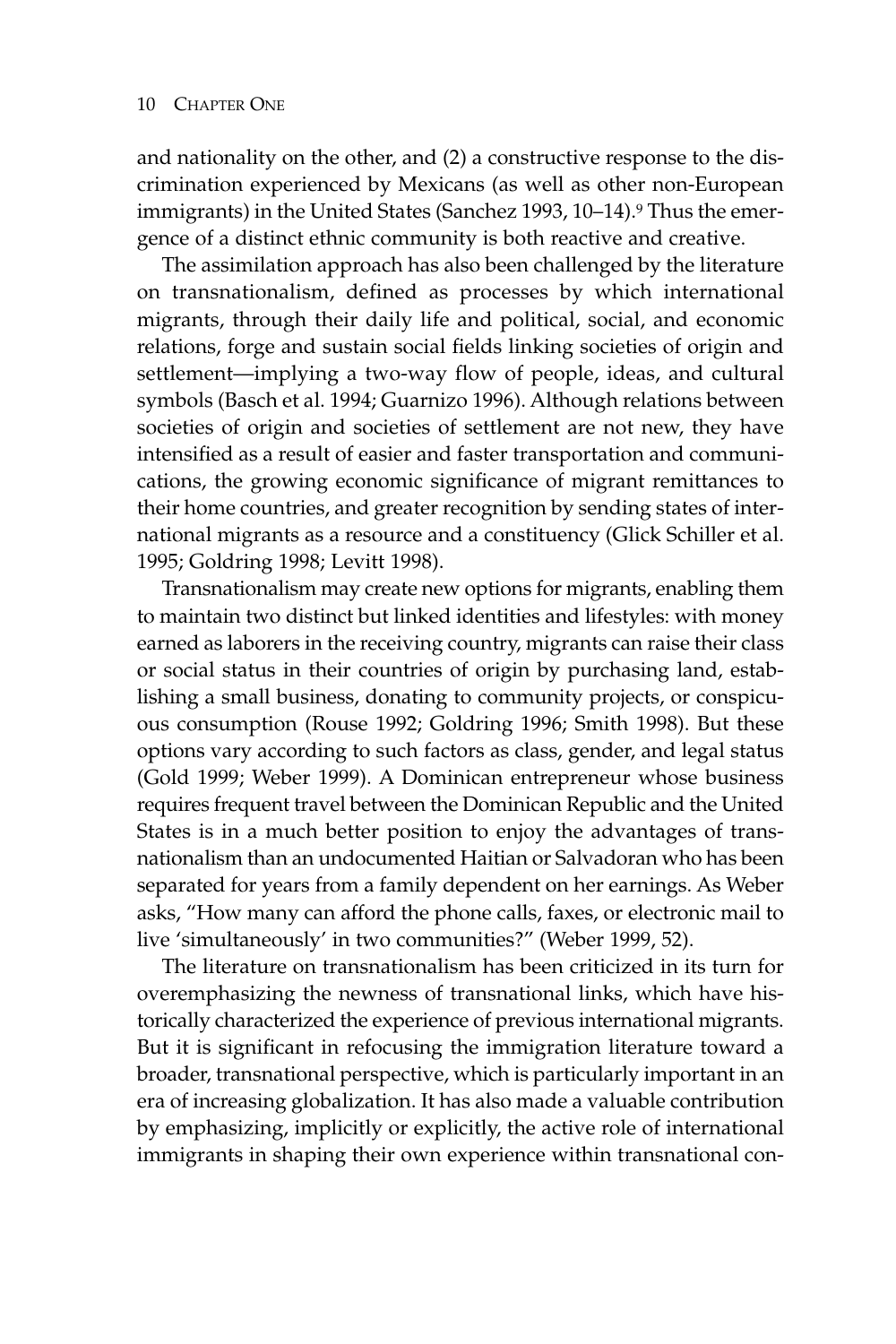texts and transforming both the receiving and sending societies in the process (Glick Schiller, Basch, and Blanc-Szanton 1992; Rivera-Salgado 2000; Smith 1998).

In examining the Central American experience in Los Angeles, we raise another issue in addition to that of incorporation: the somewhat counterintuitive possibility of an uprooted immigrant population finding a community in an urban metropolis. Community is frequently seen as the antithesis of modern society and, for the migrant, something that he or she left behind in fleeing from intolerable conditions or in the search for better opportunities. On the one hand, the process of modernization, involving industrialization, the growth of the urban metropolis, and the movement of vast numbers of people from rural to urban areas, offers release from the sometimes stifling structures and restrictions of traditional communities and provides opportunities for individual achievement and growth. On the other hand, by isolating the individual in an impersonal and rapidly changing environment, the process of modernization or of migration from a traditional community to an urban metropolis can be a source of anomie and personal disintegration.

The disappearance of traditional communities has accelerated with the intensity and rapidity of change in the contemporary period. Extended families have fragmented, with the nuclear family, and increasingly the single-parent family, becoming the norm. Buildings and entire neighborhoods are torn down to make room for new highways or commercial centers. The experience of community based on neighborhood and workplace becomes increasingly rare as neighbors move away and jobs or whole companies disappear. Immigrants are not only uprooted from their communities, they are also separated from "the cultural enclosures that have organized and sustained experience," resulting in what has been called "cultural mourning" (Ainslee 1998, 286–87).

Modernization, and particularly the experience of spatial mobility, means that community cannot continue to be based solely on personal interrelations in a shared space. Yet, as pointed out in a recent study examining community and communication in Los Angeles, "people are social animals who do not suffer asocial conditions passively" (Ball-Rokeach 2000, 10). In effect, seeking community is part of being human. One implication is that in modern society, communities may be constructed rather than given, and that people engage actively in this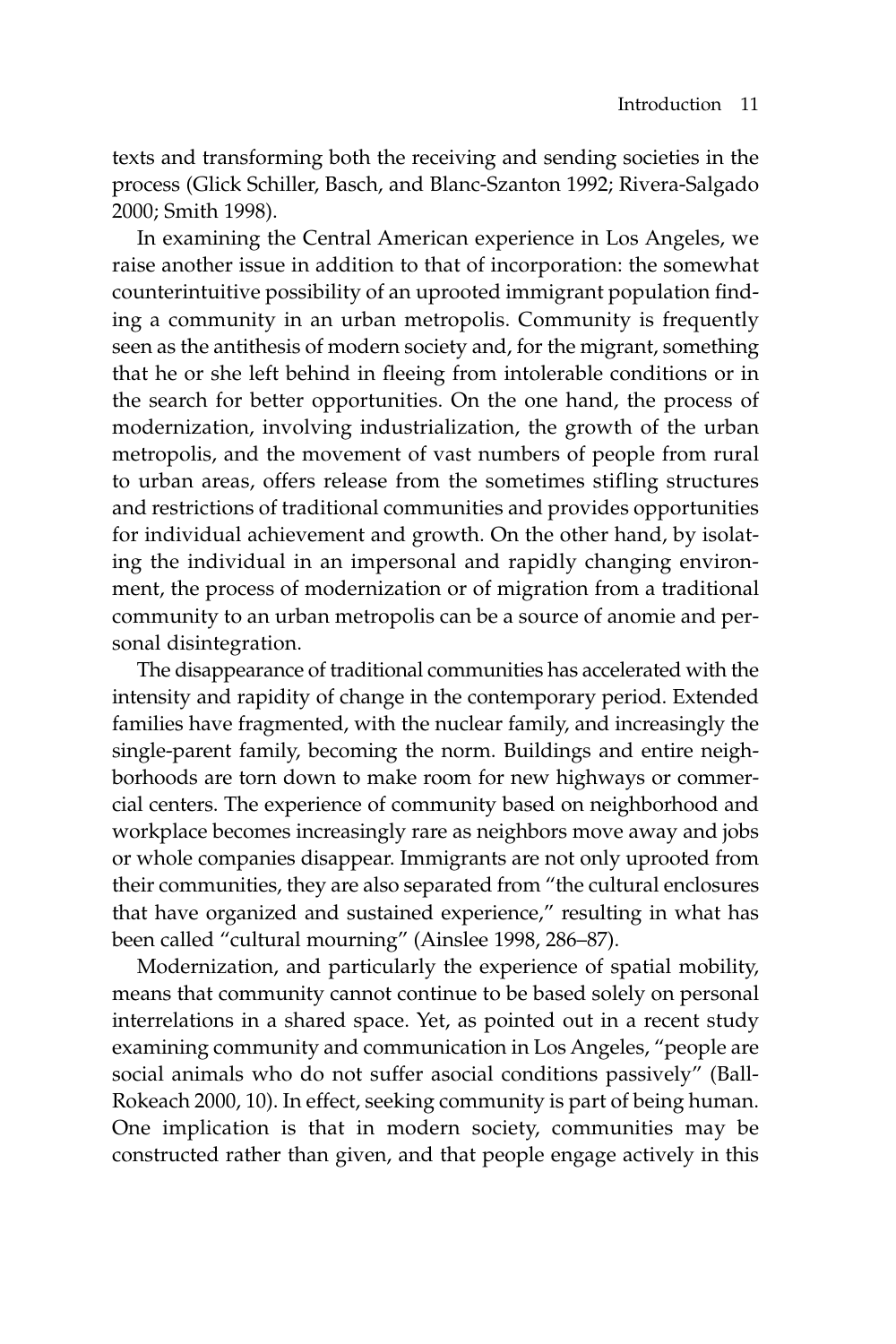process. These communities may be based on neighborhood, but they may also be constructed on the basis of shared culture, interests, activities, or experience, and may span distances and indeed cross borders, as the concept of transnational community implies. The question that concerns us here is whether Salvadorans and Guatemalans have been able to construct communities in the difficult environment of Los Angeles, and if so, how they have been able to do it. In summary, our examination of the experience of Guatemalans and Salvadorans in the Los Angeles region will draw on following framework:

- 1. International migration results in large part from changing structural conditions within both sending and receiving countries and the relations between them. These conditions and relations are often shaped by the differential economic and political power of the two countries, including the economic and geopolitical penetration of the more advanced (core) country into the less advanced (peripheral) regions; more generally, they are shaped by changes in the world economy. Such changes may produce dislocations in the country of origin and perceived opportunities in the country of destination, creating contexts for migration.
- 2. Although structural conditions are a constraint, they are not a determinant. Within these constraints migrants (and nonmigrants) make choices; over the long term their actions in turn have an impact on both home and host societies. Through migrant networks they also create new structures reinforcing links between the two that may perpetuate migration.
- 3. Over the past several decades the process of global economic restructuring has accelerated change in the economic (and often political and social) context of the country of origin, influencing not only decisions to migrate but also decisions of international migrants regarding return. It also affects the context of the receiving area, particularly economic opportunities and social and political receptivity toward immigrants. Finally, through developments in transportation and communication technology, it facilitates interaction between immigrants and their communities of origin.
- 4. The mode of incorporation of the immigrant into the receiving society results from the interaction of the attributes of the individual immigrant (such as education, skills, and experience) and the context of reception, including economic and labor market conditions, gov-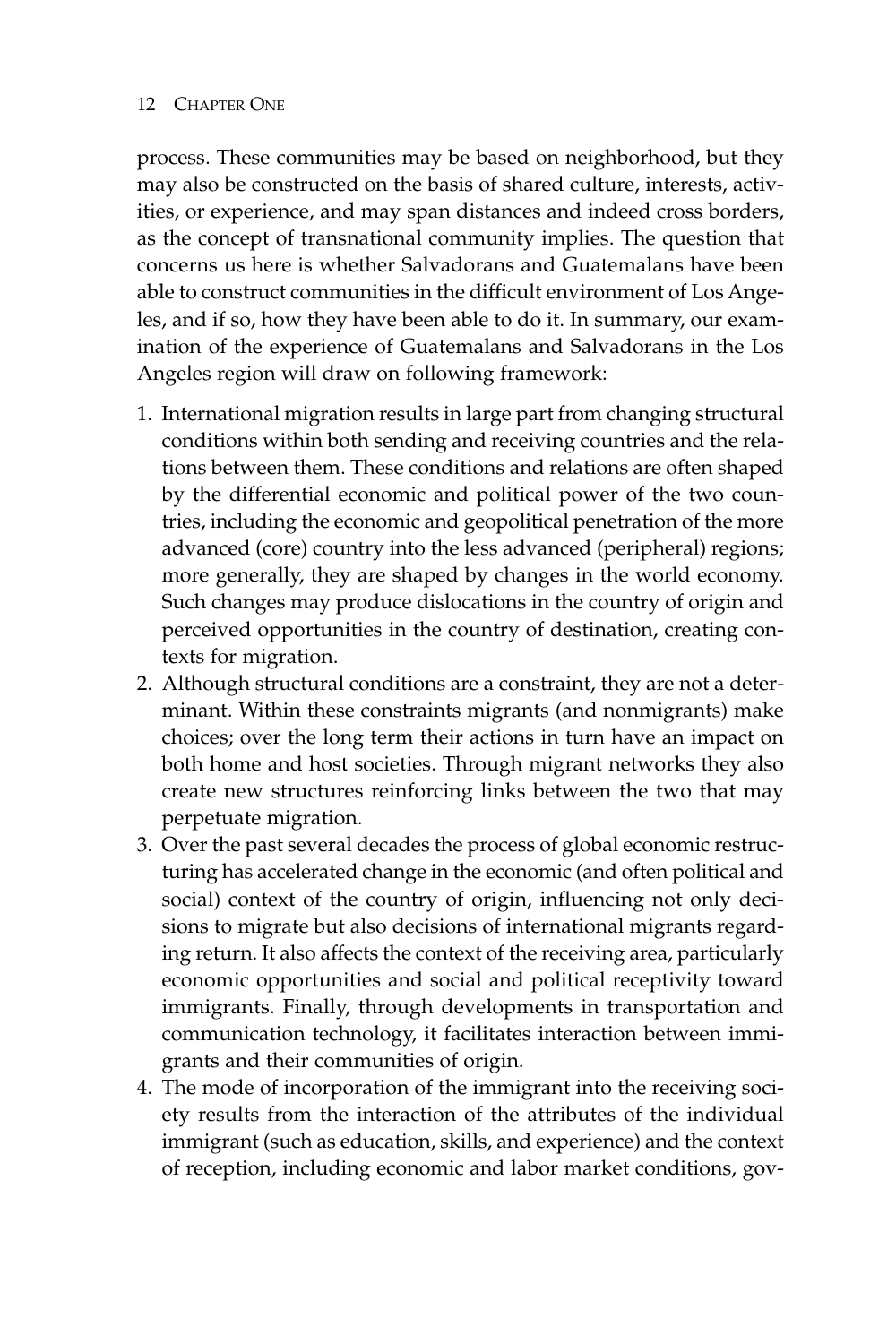ernment receptivity, societal attitudes, and the existence of an ethnic community. The process of incorporation also reflects the cultural values, social norms, and behavioral patterns the immigrant transmits from the country and community of origin as influenced by class origins, gender, and nationality. First-generation immigrants rarely become fully assimilated into the culture of the receiving country, even if they are successful in incorporating themselves legally and economically.

5. In the context of a multiethnic, rapidly changing metropolis and a spatially mobile population, the traditional basis of community has been eroded, an experience that is particularly acute for immigrants uprooted from their home countries. Often experiencing a profound sense of loss, immigrants may nonetheless, over time, construct communities based on shared culture, interests, activities, and experiences.

The methodological approach emphasizes the dynamics of structure and agency and history and biography in the immigrant experience (Mills 1959). On the one hand, it stresses the significance of contextual factors in the countries of origin and in the receiving country or region as shaping immigrant experiences, recognizing that these contexts themselves change over time. On the other, immigrants are not seen simply as passive victims of conditions and forces beyond their control but as actively involved, individually and collectively, in shaping their destinies within these contexts and influencing these communities, regions, and countries in the process.

## INFORMATION SOURCES AND CHAPTER OUTLINE

We have studied the Central American region and have been involved with the Central American communities in Los Angeles since the early 1980s. In addition to constant interaction with members of the Salvadoran and Guatemalan communities, we have interviewed refugees and other immigrants and activists, Guatemalan and Salvadoran community leaders, service providers, political leaders, businesspeople, labor organizers, teachers, pastors and other religious leaders, and many others. We reviewed newspaper articles, reports, and other secondary sources. We have also carried out three surveys. The first, in 1987–1988, was a study of eighty-three small Central American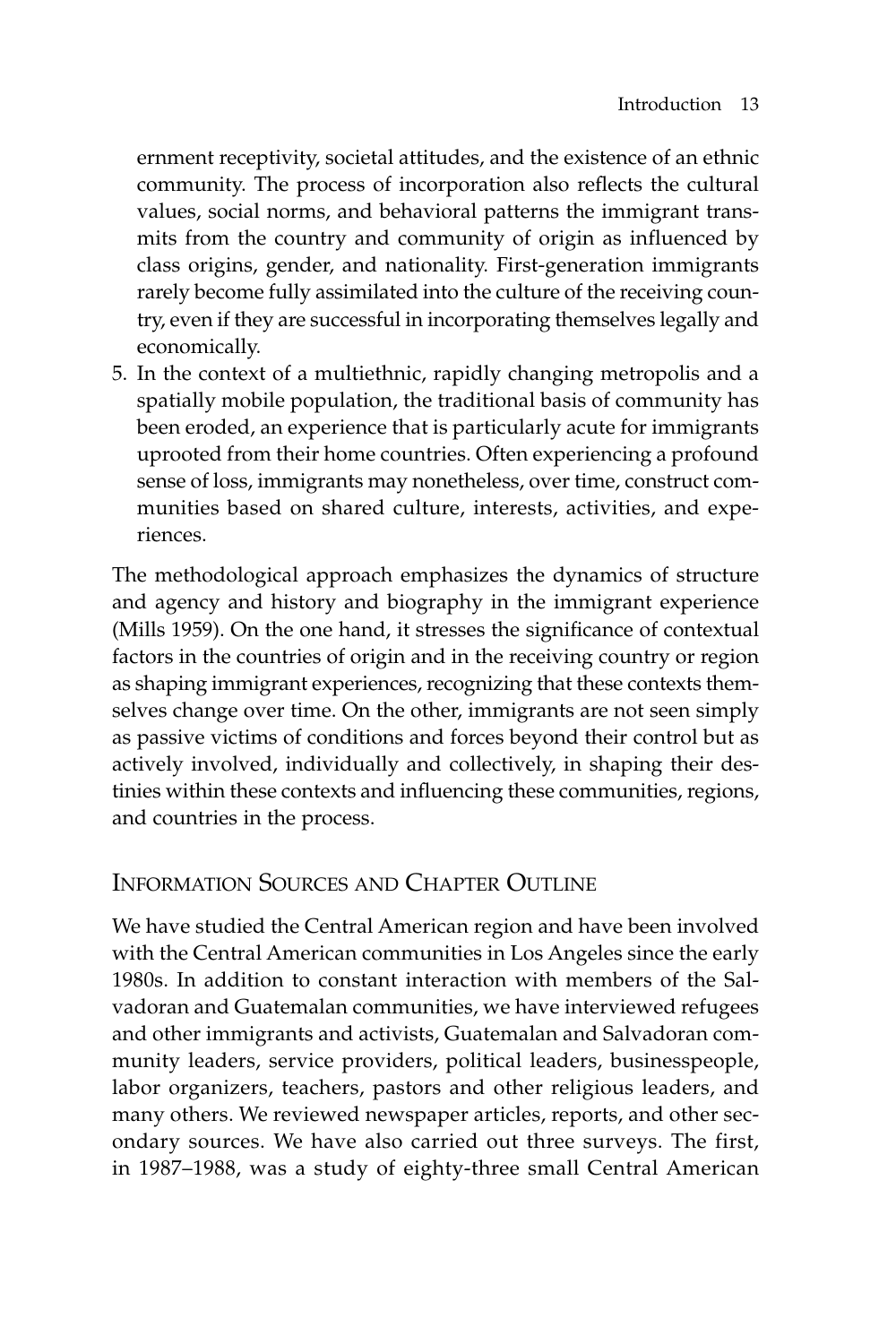businesses for the purpose of determining their origins, types of product or service provided, relations with the Central American community, and needs. The sample was drawn in part from lists provided by the consulates or chambers of commerce of the respective countries and in part through canvassing Westlake and to a lesser extent other areas with significant Central American populations.

The second, in 1989–1990, was a survey of Mexican and Central American workers in the Los Angeles area. A snowball sampling technique was used with different points of entry to incorporate the most significant categories of workers, including day laborers, garment workers, janitors, domestic workers, and street vendors, among others. Information obtained included migration histories and histories of work experience as well as the impact of the Immigration Reform and Control Act on different groups of workers.

The third study was part of a joint project with a research team in San Francisco and involved six hundred interviews with Guatemalans and Salvadorans—three hundred each in the Los Angeles area and the San Francisco Bay area. A snowball sampling technique was used based on multiple points of entry, including immigrant service organizations, soccer games, English-language classes, and churches. An effort was made to replicate the proportions of different groups, based on such factors as nationality, gender, and socioeconomic status, of the 1990 census. This study, which was carried out in 1995, was designed to identify factors in the decisions of Salvadorans and Guatemalans to remain permanently in the United States or to return to their respective countries of origin, and to discover how the peace process had influenced their decisions. The study also examined the nature of links with countries and communities of origin as well as work experience, living conditions, and leisure activities in the United States.

Snowball sampling techniques were used rather than random samples because a substantial proportion of the target population was undocumented, some of the survey questions were highly sensitive, and the questionnaires were quite lengthy. Interviewers were for most part native Spanish speakers, many of them Salvadorans and Guatemalans with experience in the respective communities. The use of snowball sampling methods with multiple points of entry aimed to obtain a broad representation of the target populations. All of these studies incorporated open-ended questions as well as quantifiable data.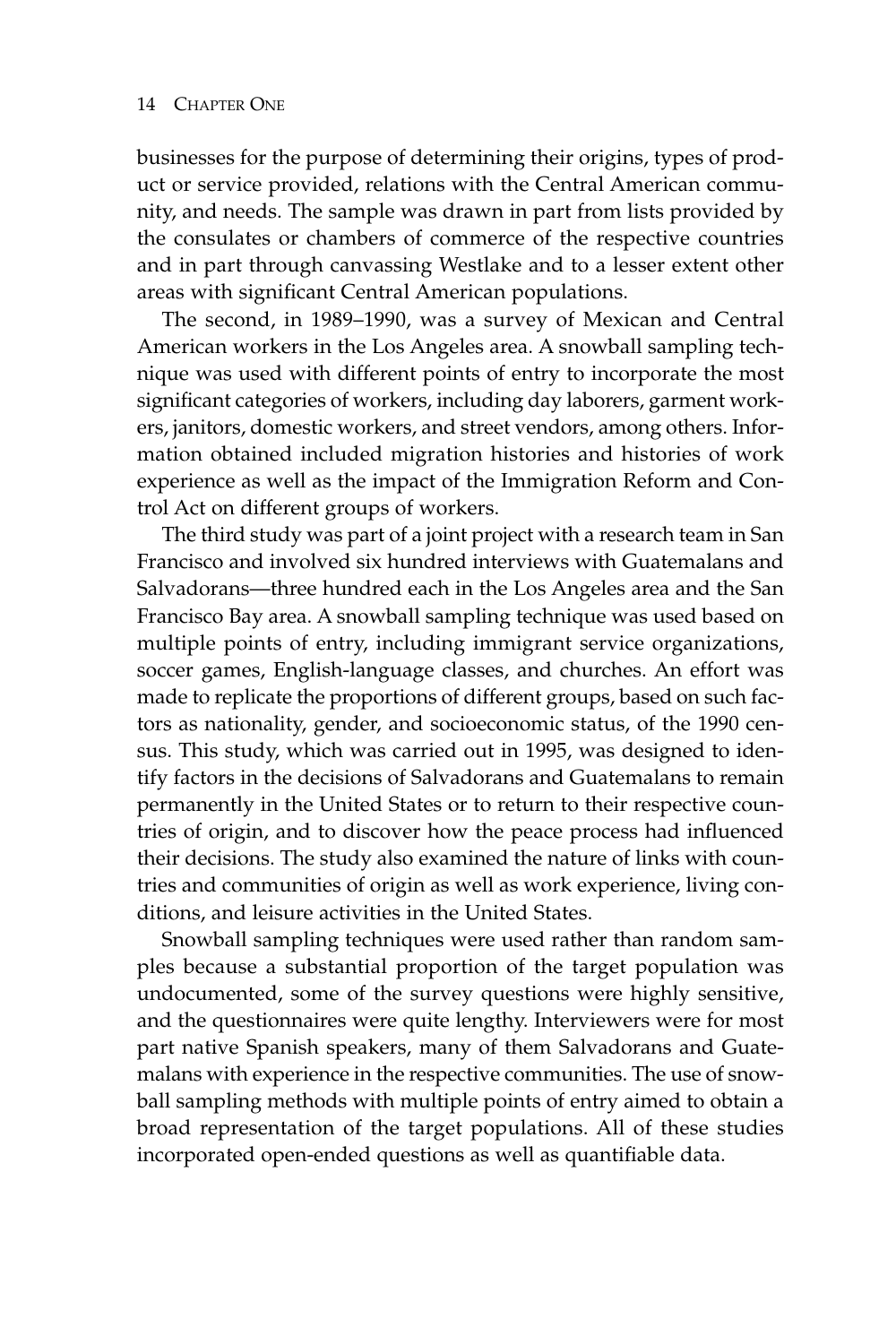The following chapters examine particular aspects of Central American immigration and the experience of Guatemalans and Salvadorans in Los Angeles. Chapter Two investigates the origins of Central American migration within the framework of structural change in the global economy and in the Central American countries, analyzing how contemporary patterns and trajectories of migration have been shaped historically.

Chapter Three shifts the focus to Los Angeles, examining economic and demographic changes resulting from global restructuring. We then look at the living and housing arrangements of Salvadorans and Guatemalans in Los Angeles, focusing particularly on Westlake, an area of immigrant settlement, and examine problems of drugs, crime, and gangs, as well as the emergence of support institutions and the efforts of preexisting institutions, such as churches and schools, to assist immigrants.

Chapter Four examines ways in which the restructuring of Los Angeles has affected the type of work Central Americans find, the role of niches in work patterns, and immigrant labor organizing. In Chapter Five we turn to the refugee/asylum movement in Los Angeles, including the Sanctuary movement, and consider Central American immigrants' efforts to change asylum policy and their role in solidarity and anti-interventionist movements.

Chapters Six and Seven focus on the current situation of Central Americans in Los Angeles. Chapter Six examines the changing context of the 1990s. The peace process in El Salvador and Guatemala ostensibly established conditions for immigrants to return to their home countries; however, these conditions are modified by the continued insecurity and lack of economic opportunities in these countries. At the same time, recession and the decline in economic opportunities in Los Angeles in the early 1990s and the growing political hostility toward immigrants (as manifested in Proposition 187 and the new immigration laws of 1996) made remaining in the United States more difficult. Thus, Chapter Six looks at factors influencing decisions of Central Americans to remain in the United States or return to their countries of origin, and their own assessments of their situation and future.

Chapter Seven explores the ways in which Guatemalans and Salvadorans deal with the challenge of building community in Los Angeles while at the same time continuing to maintain contacts with family and communities in their countries of origin. Among other issues,